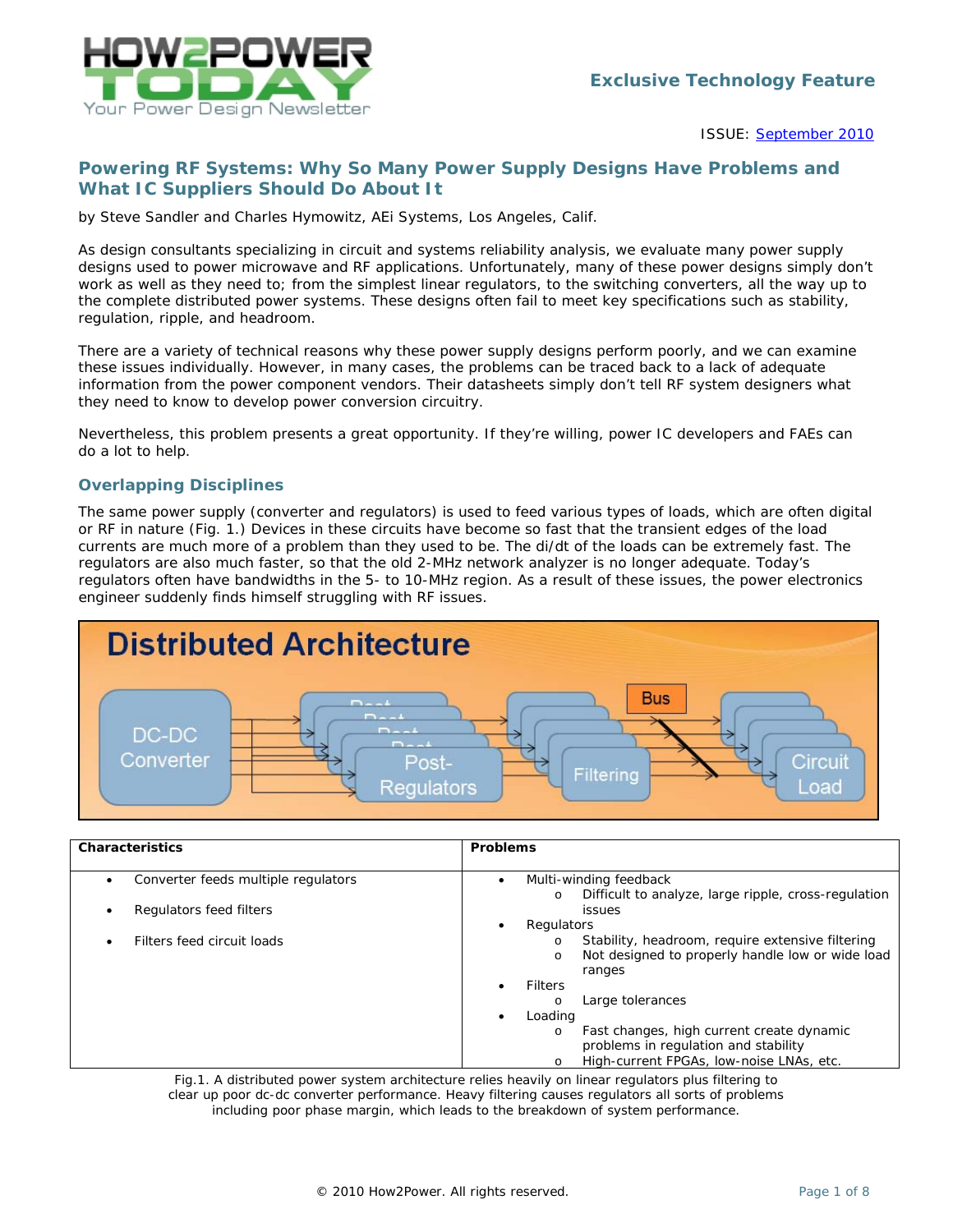

## *Inexperience With Power System Design*

Who is designing the distributed power systems used in RF products? Analog power supply engineers? Generally not. It is the RF or system engineers putting these architectures together, many times with an off-the-shelf or generically designed dc-dc converter. These RF engineers are adept at what they do, though they are not familiar with the intricate details of a distributed power system and its pitfalls. The typical scenario is that a visit from an applications engineer or field sales engineer results in some literature, application notes and free sample parts.

The general belief is that a linear regulator, or LDO when it's a low-dropout type, is simply a drop-in part that receives an input and generates an output. There is a lack of understanding regarding the relationships between the power devices and the system. For example, how decoupling capacitors and filter capacitors affect the stability or transient performance of the voltage regulator. In space applications, large capacitors are needed to support single-event and other radiation effects. However, these capacitors drastically impact the stability of the regulator.

Power system design typically begins with what voltages are needed and uses switching regulators with multiple outputs. Rarely is a trade-off study performed to assist with the selection of a converter topology. This is certainly not the optimum approach. Often, a flyback topology with a multi-output transformer winding is selected for the converter. This can result in very large ripple and unpredictable cross-regulation and stability issues due to the intricate nature of the transformer [1-3]. Analyses of these types of power supplies are difficult and often intractable. Simplified analyses hide possible issues at certain operating points that don't readily reveal themselves until they are encountered during the mission. Analyses of these types of power supplies are difficult and often intractable. Simplified analyses hide possible issues at certain operating points that don't readily reveal themselves until they are encountered during the mission. So then the first mistake is patched with linear regulators and enough filtering to address single-event effects (SEE), electromagnetic interference (EMI) and other noise and ripple concerns.

Interestingly, one of the reasons why the multiple-output-winding flyback is used—as opposed to several single or dual converters that would provide better ripple performance—is because of its low parts count. Unfortunately, this benefit is wiped out by the large amount (in both quantity and board area) of filtering required by the post regulators.

#### *Inadequate Datasheets*

Look at just about any regulator datasheet. It doesn't say anything! Where is the information regarding stability, power supply rejection ratio (PSRR) vs. differential voltage, reverse transfer effects, impacts of adding filters, etc. Most of the data contained in a typical voltage regulator or LDO datasheet is focused on the regulation accuracy and the dropout voltage. A survey of xx117 or xx317 datasheets is eye opening.

Where is the information on how to set the adjustment-pin capacitor value or the load-capacitor ESR range for which the regulator is stable?

For example, ON Semiconductor's LM317 datasheet shows some information and provides this advice:

"Although the LM317 is stable with no output capacitance, like any feedback circuit, certain values of external capacitance can cause excessive ringing. An output capacitance (CO) in the form of a 1.0 µF tantalum or 25 µF aluminum electrolytic capacitor on the output swamps this effect and insures stability."

A few things to note. The typical phase margin of the LM317 application circuit with no output capacitor and a small (2 mA) load step is pretty poor and looks nothing like the picture in the datasheet (Fig. 2.)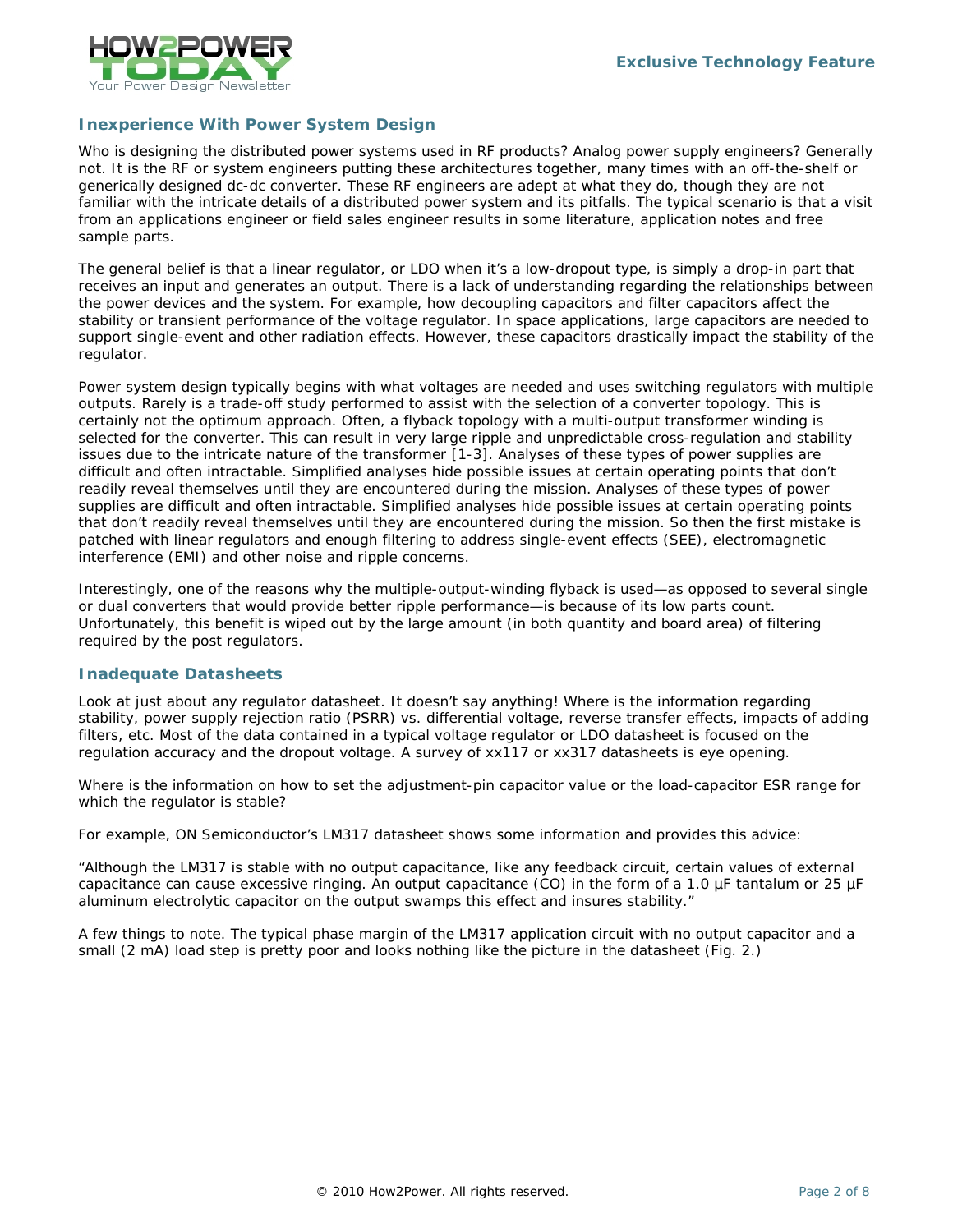



*Figure 2. Measured small-signal step-load response (2 mA step) of an LM317T-based regulator with 3.3-V output, 6.3-V input, and no capacitors.*

Adding a 1-µF ceramic capacitor to the output only makes the performance worse.



*Figure 3. Measured small-signal step-load response (4 mA step) of an LM317T-based regulator circuit with 3.3-V output, 6.3-V input, and a 1-µF capacitor.*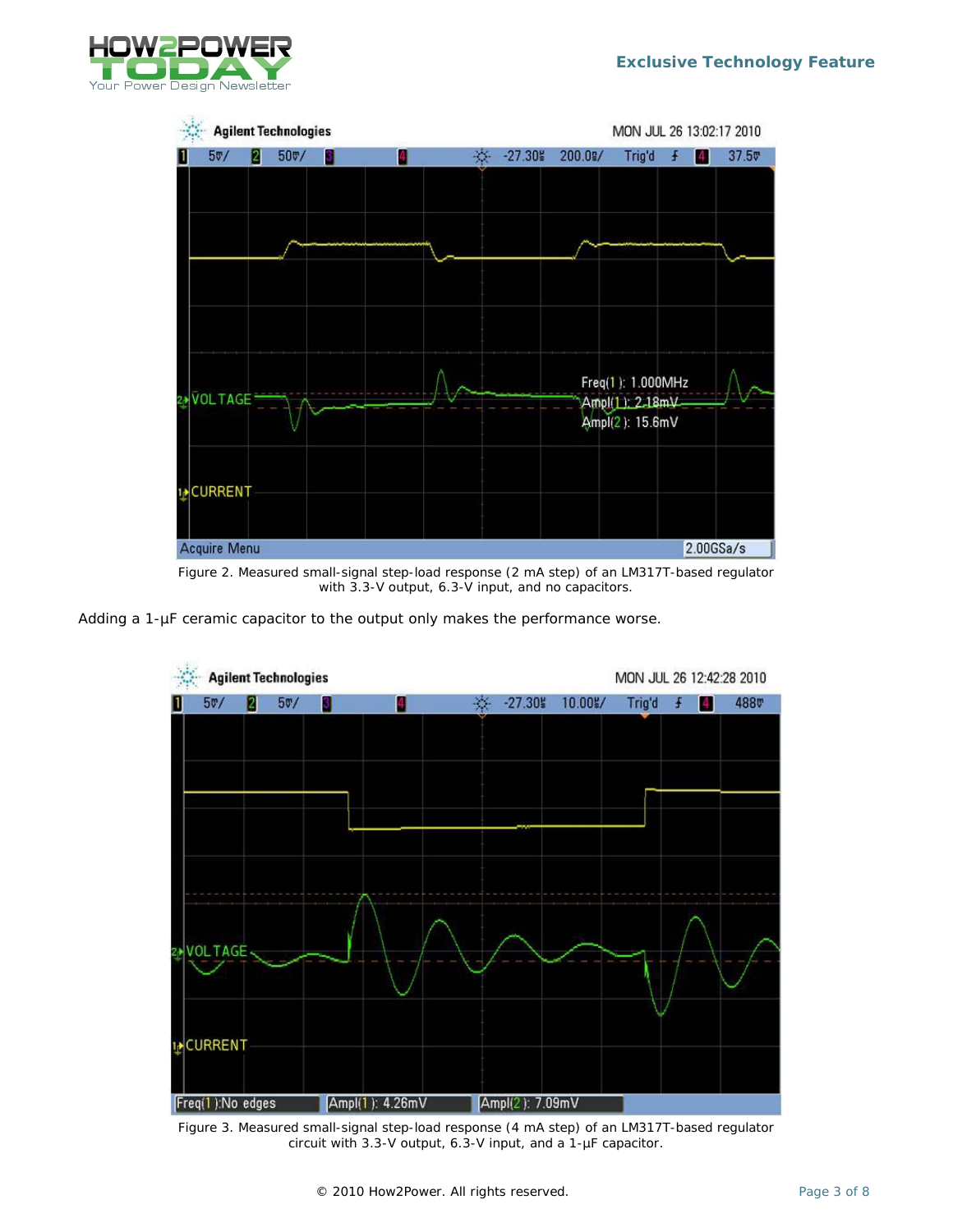

So why is this so different than the datasheet information?

- 1. The datasheet often shows large-signal response as opposed to the small signal, so the datasheet is not a valid representation of stability.
- 2. The datasheet uses very slow rising and falling edges for the step load, masking the high-frequency instabilities.

Today, there are many different types of capacitors, so a 1-µF tantalum can have an ESR that is very low or very high. Additionally, ESR and ESL are generally uncontrolled parameters, so that only a maximum is specified. The ESR of the capacitor is responsible for the stability of the regulator.

Some other interesting affects are observed in the measurement of PSRR (Fig. 4.)





*Figure 4. The measured PSRR of the example voltage regulator is shown in the top graph. The measurement goes up to 40 MHz. The dashed line is with a 1-µF ceramic output capacitor and the solid line is without any capacitor. Contrast the measured PSRR with the datasheet specification shown in the bottom graph.*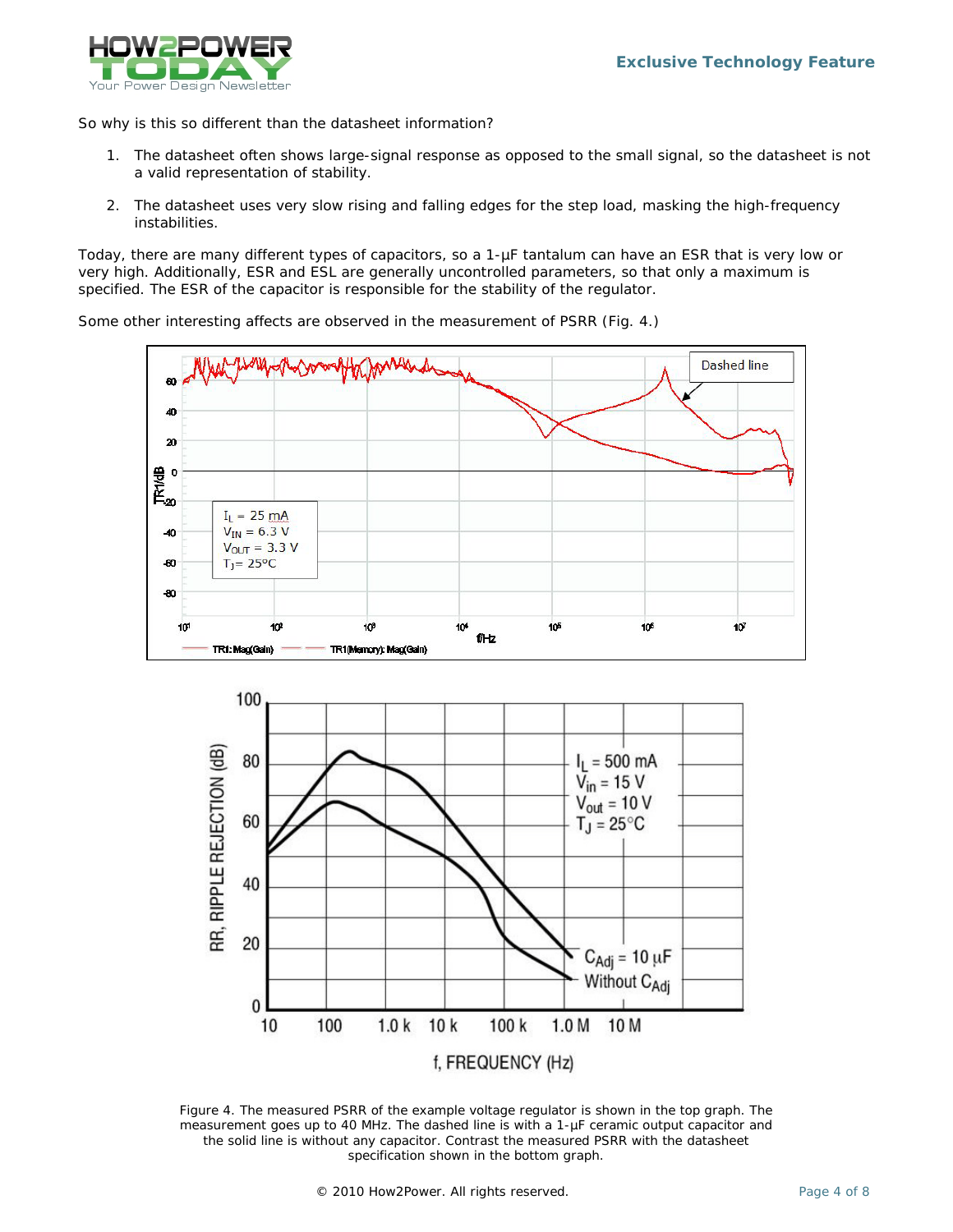

What is in the datasheet is misleading as it is a 120-Hz measurement. But more importantly, it is the load current that optimizes PSRR. Furthermore, the datasheet PSRR is only measured to approximately 1 MHz, missing a great deal of information. The same is true of the output impedance, which is also only measured to 1 MHz.

In addition, the data is provided at a single operating current and limited frequency. The output impedance varies depending on load current, and of course the important data is above 1 MHz, since the bandwidth of the circuit is in this region. (This corresponds to the load step in Fig. 3.)

As mentioned previously, phase margin is largely determined by how the voltage regulator is loaded. This missing data sheet information becomes even more important when we need to figure out how the full regulator performance will be impacted by poor phase margin.





*Fig. 5. The measured output impedance of the example voltage regulator is shown in the top graph. The measurement goes up to 40 MHz. Contrast the measured output impedance with the datasheet specification shown in the bottom graph.*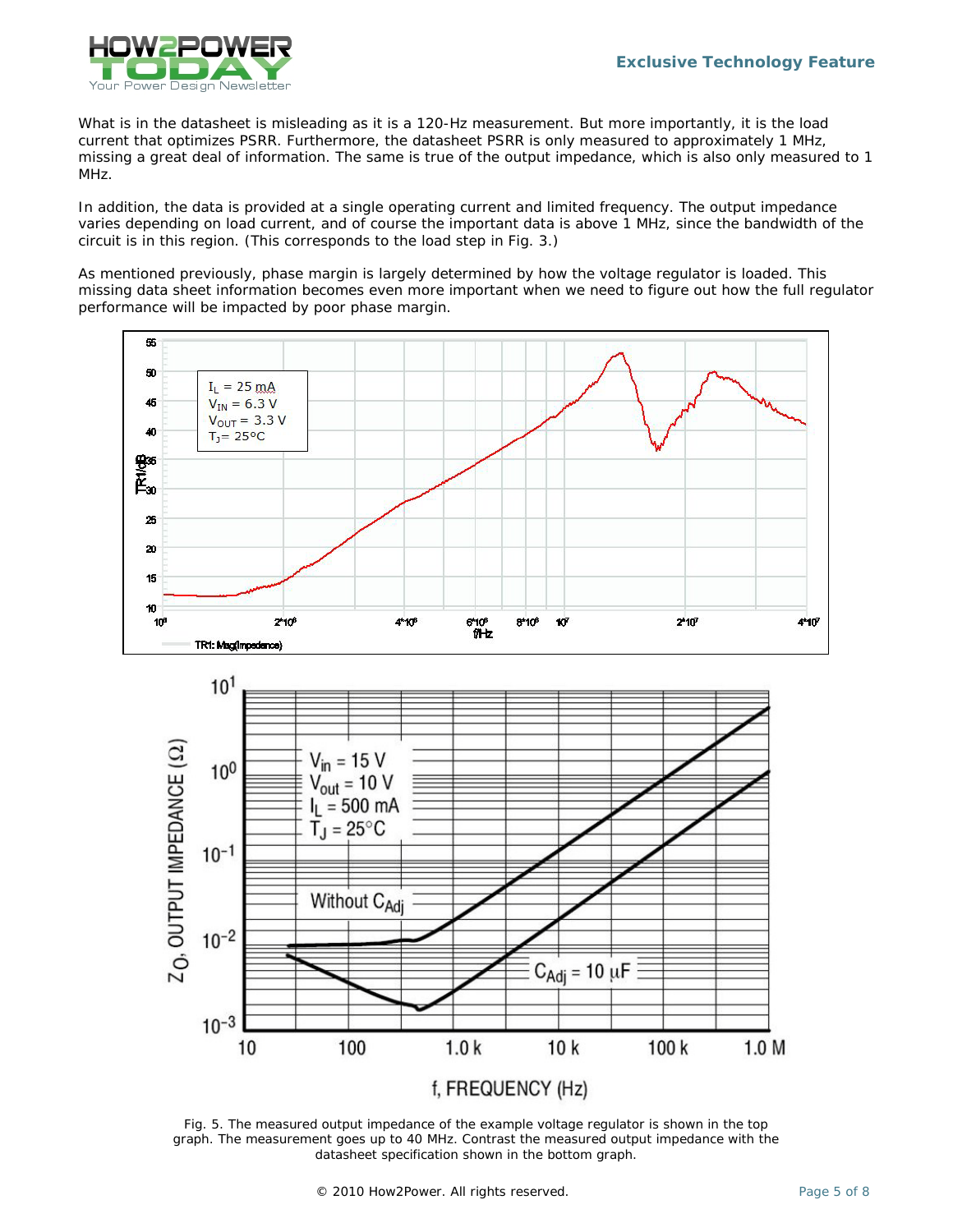

## *Inadequate Tools*

IC manufacturers generally do not provide models that work in common RF simulators. In some cases, SPICE models with questionable accuracy are provided. The problem is RF engineers don't use SPICE. They have RF simulators, such as ADS or Microwave office, which are much more capable then SPICE for RF analysis and include many capabilities that SPICE does not include like large-signal ac simulation. The RF or system designer needs to see what the results are in their systems' output. That means in the RF circuit simulation. Therefore, regulators must be included with the RF circuitry in order to perform the system simulation. SPICE cannot run the RF simulations, so to run the higher-level analysis the RF engineer needs the appropriate power IC models translated to their tools.

## *Inadequate Test Equipment To See The True Performance*

Another issue has been the lack of test-equipment interface adapters and signal injectors capable of making the necessary, high-fidelity measurements.

While network analyzers, impedance testers and other test equipment with great enough resolution are commonly available, the interface adapters used to connect the device under test can distort the system performance to the point where the measured data is erroneous [4-6].

Several manufacturers have been providing better Bode injection transformers [7]. But there are some very poor ones also. Not all injection transformers are capable of the small-signal wide-bandwidth measurements required for a good Bode plot. Some engineers believe that audio and video transformers can be used and that the transformer is not a part of the measurement. Both beliefs are untrue.

The bandwidth required for a proper Bode plot or impedance measurement is generally several octaves above the control-loop bandwidth, at a minimum. The typical linear regulator has a bandwidth of several megahertz. This requires very high-fidelity equipment to reveal the regulator's true performance.

It is recommended that a good lab setup have several types of injection transformers each optimized for a different bandwidth. PFC applications require an injection transformer with good low-frequency performance (in the 1-Hz range), while offline power supplies and LDOs require much higher bandwidths. Some state-of-the-art voltage regulators with bandwidths in the megahertz region can require a solid-state injector to properly resolve the higher-frequency information.

It should be noted that injection transformers use a very high permeability, specially annealed core material. The typical injection transformer, high quality or not, cannot operate with more than 5 to 10 mA of dc current. Higher currents will provide incorrect results, but also can permanently bias the core rendering the transformer useless and possibly damaging the driving amplifier as a result of the transformer saturation.

Additionally, consideration should be given to how measurements can be made non-invasively under final production conditions, as test boards, prototypes and engineering models with a different layout won't present the same loading and transmission line impedance as the final hardware. Non-invasive stability measurements are possible with the right equipment.

#### *Better Architecture, Datasheets, Models And Equipment*

To successfully complete a design for a distributed power system, you need the right tools. These include the right architecture and converter topology, more comprehensive datasheets, high-fidelity simulation models and support for the system-level simulators, which are not SPICE. You also need test equipment capable of making measurements to the correct fidelity.

Solving the problems outlined above, requires a multifaceted approach. First, the RF system designers need to know a little about power conversion so they can make smart decisions.

We need to teach the RF system designers that the power system is not just some black box you can simply insert at the end of the design process. Power requires planning.

All too frequently, we see power systems that are plagued with stability, transient response, and ripple rejection problems due to poor phase and gain margin. Most high-reliability systems require a minimum end-of-life worst-case phase margin of 30 to 45 degrees. Many regulators available today do not meet that initially at room temperature, using the application circuit in the datasheet. Compare a voltage regulator datasheet with a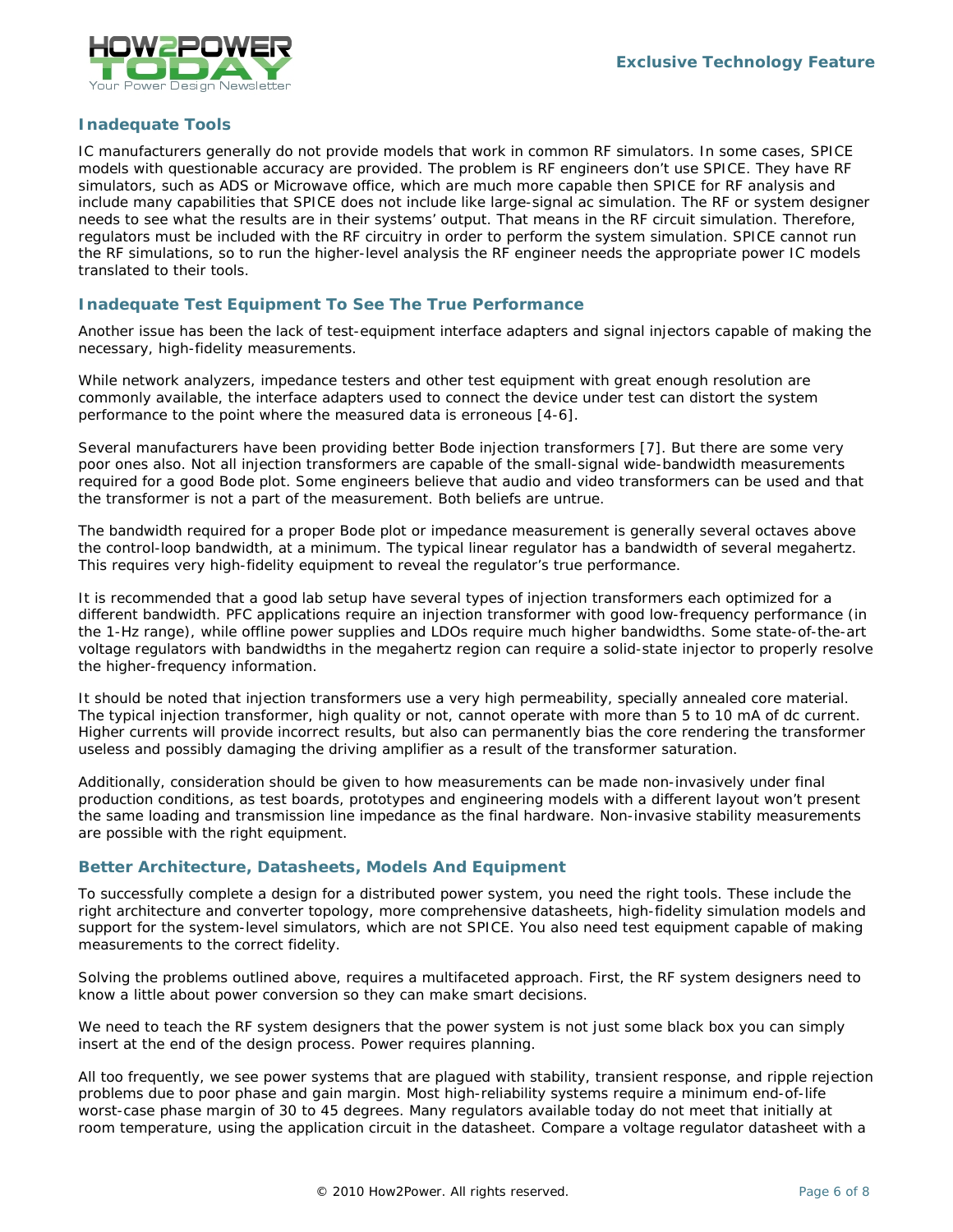

video op amp datasheet, for example, and you will see the complete lack of effort put into the voltage-regulator specifications.

It is unfortunate that many companies have cut back or eliminated travel and education budgets due to the poor economy. This is not saving money, it is costing money, since the designers make errors that are expensive and time consuming to correct. The responsibility falls on the semiconductor industry, as well as, the engineers and their employers. The information needs to be made available to the users so that they know how to use power ICs, successfully taking into account all the performance aspects that matter. Without that information, engineers are flying blindly down the design path only to discover all too late in the game that the components they have selected won't meet specification.

We need to provide designers the tools they need, via datasheets and quality simulation models. The datasheets must convey both the bad and good points about a particular part. In general, datasheets are marketing tools and not engineering tools, so they tend to focus on the positives. For their part, RF engineers need to be ready to make high-fidelity measurements to support their design and analysis efforts.

In the end, the component manufacturer does not win by hiding the component flaws. Eventually they get uncovered, resulting in system problems, unhappy customers, and the loss of future business from these customers.

*The Top Ten Things RF Engineers Should Know About Voltage Regulators*

- 1. Low dropout is not always a good thing.
- 2. Most regulators can easily become unstable when a filter is connected.
- 3. Bigger is not always better— a large pass element has a large capacitance!
- 4. If the manufacturer did not tell you about the stability performance, it is likely not stable.
- 5. Not all regulator topologies perform alike.
- 6. You should be aware of how the datasheet values are measured.
- 7. You can simulate your regulator in SPICE, ADS, Microwave Office or Designer with good models of the regulator and output capacitors. To do this you will have to model the parts yourself, hire a specialist in modeling, or convince the IC vendor to make a high-fidelity model for you in your chosen simulator's syntax.
- 8. It takes a very high-quality signal injector to measure a typical regulator control loop—measurement bandwidth likely needs to be higher than expected.
- 9. Know your capacitors. ESR is not a constant, but a function of many variables. Capacitance can be VERY voltage sensitive, especially in the case of the increasingly popular X5R capacitors.
- 10. Not all regulators allow stability measurements. You can still get an indication from step-load performance if you know how and where to inject the signal using a high-fidelity current-signal injector.

#### **References:**

- 1. Modeling Of Cross-Regulation In Multiple-Output Flyback Converters, Dragan Maksimovic and Robert Erickson Colorado Power Electronics Center, [http://ece-www.colorado.edu/~pwrelect.](http://ece-www.colorado.edu/~pwrelect)
- 2. Computer-Aided Small-Signal Analysis Based on Impulse Response of DC/DC Switching Power Converters Dragan Maksimovic´, Member, IEEE, IEEE Transactions On Power Electronics, Vol. 15, No. 6, November 2000.